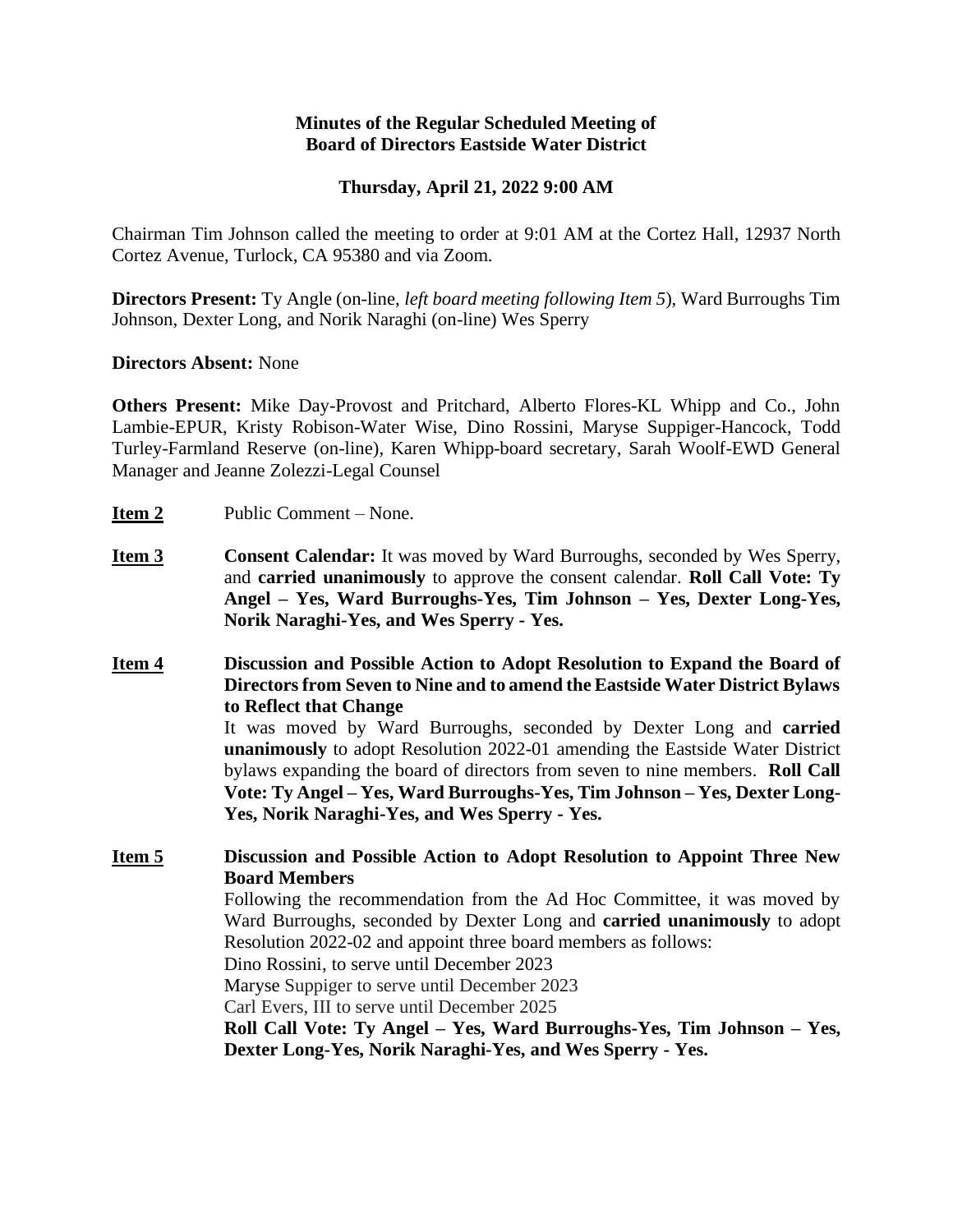# **Item 6 Discussion and Possible Action to Appoint a Treasurer for the Eastside Water District**

Following a brief discussion, it was moved by Ward Burroughs, seconded by Dexter Long and **carried unanimously** to appoint Maryse Suppiger as the Treasurer**. Roll Call Vote: Ward Burroughs-Yes, Carl Evers, III – Yes, Tim Johnson – Yes, Dexter Long-Yes, Norik Naraghi-Yes, Dino Rossini – Yes, Wes Sperry – Yes, and Maryse Suppiger – Yes.**

## **Item 7 Action to Appoint Ad Hoc Committee to Research Investment Options for the Eastside Water District**

Following a brief discussion, it was moved by Ward Burroughs, seconded by Dino Rossini and **carried unanimously** to appoint Maryse Suppiger, Carl Evers, III, Dexter Long, and Wes Sperry as the members of the Investment Committee to research investment options for the Eastside Water District. **Roll Call Vote: Ward Burroughs-Yes, Carl Evers, III – Yes, Tim Johnson – Yes, Dexter Long-Yes, Norik Naraghi-Yes, Dino Rossini – Yes, Wes Sperry – Yes, and Maryse Suppiger – Yes.**

# **Item 8 East Turlock Subbasin GSA Update:**

Sarah Woolf gave a GSP Update that included the following:

- The first Annual Report was submitted April 1. The report incorporated 2015-2021 data. The issue of water accounting methodology was not addressed in this report and the description of water types has been reviewed by legal counsel on both sides.
- The final draft of the ETS GSA budget was reviewed and the shortfall was discussed. The EWD board recommends adding additional funding to administration and accelerating the Prop 218 process.
- The Well Ordinance Consistency Policy is on the ETS GSA April 28 agenda for adoption.
- There will be a Kick-off meeting for the Upland Pipeline Project the second week of May.
- The ETS GSA is looking for grants to fund projects.
- The first quarterly meeting with TID and Ballico Cortez Water District is May 9.
- EWD received a letter from Merced Irrigation District that there would be no water this year.

# **Item 9 Closed Session**

CONFERENCE WITH LEGAL COUNSEL – ANTICIPATED LITIGATION, Significant Exposure to Litigation Pursuant to Government Code Section 54956.9  $-1$  case.

There was no closed session.

There being no further business, Chairman Tim Johnson adjourned the meeting at 10:20 am.

I hereby certify that this is a full and correct copy of the minutes of the Board of Directors of the